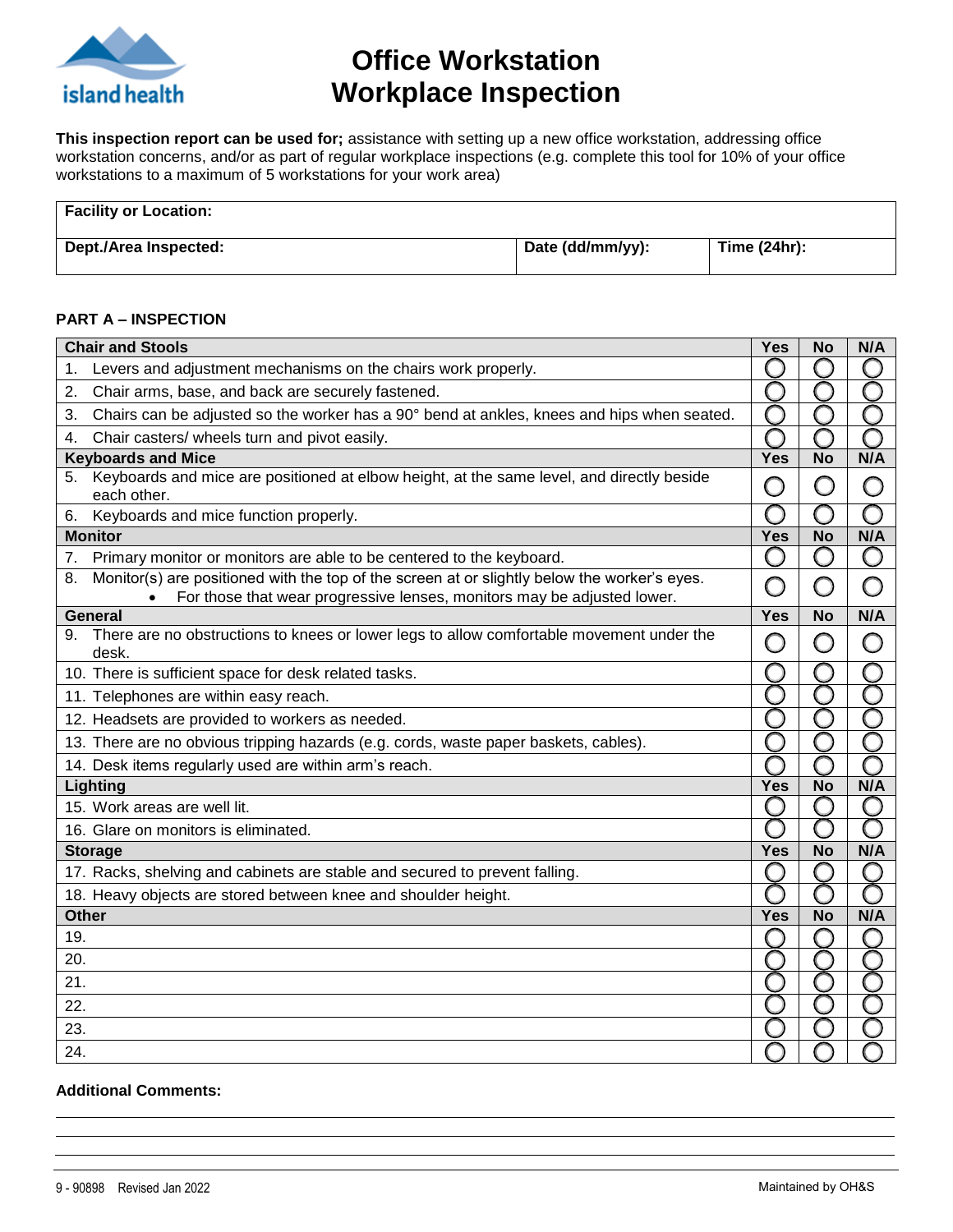

# **Office Workstation Workplace Inspection**

#### **PART B – RECOMMENDATIONS**

| Item# | <b>Action</b> | <b>Assigned to</b> | <b>Date Complete</b> |
|-------|---------------|--------------------|----------------------|
|       |               |                    |                      |
|       |               |                    |                      |
|       |               |                    |                      |
|       |               |                    |                      |
|       |               |                    |                      |
|       |               |                    |                      |
|       |               |                    |                      |
|       |               |                    |                      |
|       |               |                    |                      |
|       |               |                    |                      |
|       |               |                    |                      |
|       |               |                    |                      |
|       |               |                    |                      |
|       |               |                    |                      |
|       |               |                    |                      |
|       |               |                    |                      |
|       |               |                    |                      |
|       |               |                    |                      |
|       |               |                    |                      |
|       |               |                    |                      |

#### **PART C – SIGN OFF**

### **Inspected by:** (please print) (a) (signature) (signature) (signature) (date) (please print) (signature) (signature) (signature) (date)

#### **Initial Manager Review:**

|  | . |
|--|---|
|  |   |

### **Final Manager Review:**

| $-$<br>71 L |  |  |
|-------------|--|--|
|             |  |  |